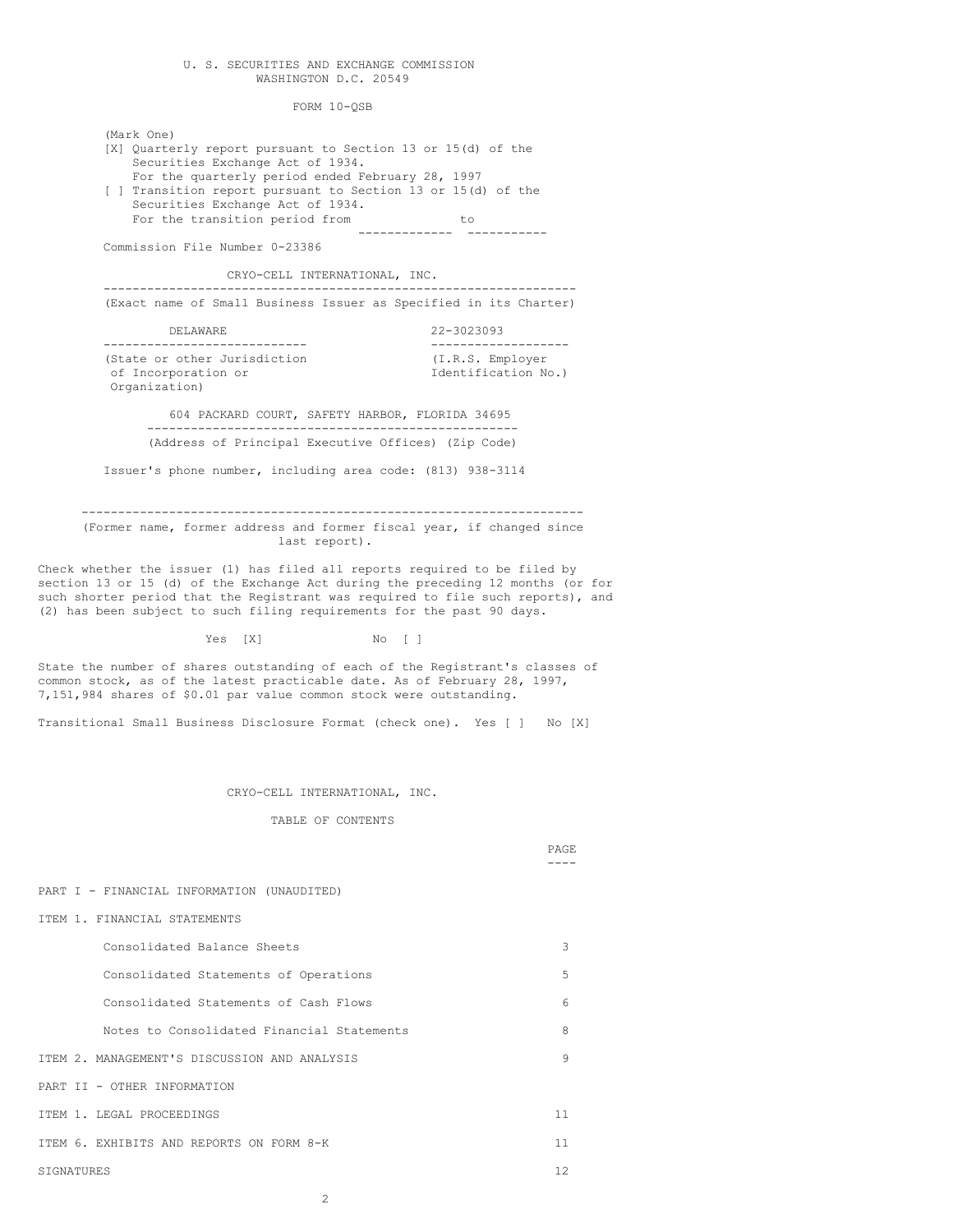## CRYO-CELL INTERNATIONAL, INC. AND SUBSIDIARIES CONSOLIDATED BALANCE SHEETS

ASSETS

| AJJL 1 J                                                                          |                             |                                   |  |
|-----------------------------------------------------------------------------------|-----------------------------|-----------------------------------|--|
|                                                                                   | 1997                        | FEBRUARY 28, NOVEMBER 30,<br>1996 |  |
|                                                                                   | (UNAUDITED)<br>------------ |                                   |  |
| $<$ S $>$<br>CURRENT ASSETS                                                       | $\langle C \rangle$         | <<                                |  |
|                                                                                   |                             |                                   |  |
| Cash and cash equivalents                                                         |                             | $$1,200,415$ $$1,079,531$         |  |
| Accounts receivable (net of reserve of \$2500)                                    |                             | 406,297 673,533                   |  |
| Inventory                                                                         |                             | 11,867 13,628                     |  |
| Prepaid expenses                                                                  |                             | 31,369 22,839                     |  |
| Total Current Assets                                                              |                             | 1,649,948 1,789,531               |  |
| PROPERTY AND EQUIPMENT                                                            |                             |                                   |  |
| Property and equipment, net                                                       |                             | 2, 138, 161 2, 044, 454           |  |
| OTHER ASSETS                                                                      |                             |                                   |  |
| Intangible assets (net of amortization of<br>\$31,701 and \$30,531, respectively) |                             | 66,460 67,630                     |  |
| Deposit on equipment and other deposits                                           |                             | 250,000 255,971                   |  |
| Investment in unconsolidated affiliate                                            | 55,764                      | 50, 138                           |  |
| Total Deposits, Other Assets and Intangible Assets                                | 372,224                     | 373,739                           |  |
|                                                                                   |                             |                                   |  |
| TOTAL ASSETS                                                                      |                             | $$4, 160, 333$ $$4, 207, 724$     |  |
|                                                                                   | ----------                  |                                   |  |

 $\rm <$  /TABLE>

## The accompanying notes to consolidated financial statements are an integral part of these statements.

3

 $<$ TABLE $>$ <CAPTION>

# CRYO-CELL INTERNATIONAL, INC. AND SUBSIDIARIES CONSOLIDATED BALANCE SHEETS

# LIABILITIES AND STOCKHOLDERS' EQUITY

|                                                                                   | 1997<br>(UNAUDITED) | FEBRUARY 28, NOVEMBER 30,<br>1996                        |
|-----------------------------------------------------------------------------------|---------------------|----------------------------------------------------------|
| $<$ S>                                                                            | $\langle C \rangle$ | $\langle C \rangle$                                      |
| CURRENT LIABILITIES                                                               |                     |                                                          |
| Accounts payable                                                                  |                     | $$98,263$ $$86,434$                                      |
| Accrued revenue sharing expense                                                   |                     | 292,708 292,708                                          |
| Other accrued expenses                                                            | 132,385             | 93,823                                                   |
| Income taxes payable                                                              | $\cap$              | 37,334                                                   |
| Obligation under capital leases                                                   | 6,198               | 8,296                                                    |
| Total Current Liabilities                                                         | 529,554             | 518,595                                                  |
| OTHER LIABILITIES                                                                 |                     |                                                          |
| Deposits                                                                          | 30,000              | 30,000<br>-----------                                    |
| Total Other Liabilities                                                           | 30,000              | 30,000                                                   |
| STOCKHOLDERS' EQUITY                                                              |                     |                                                          |
| Preferred stock (500,000 \$.01 par value authorized;<br>0 issued and outstanding) | $\Omega$            | $\Omega$                                                 |
| Common stock (15,000,000 \$.01 par value common shares                            |                     |                                                          |
| authorized; 7,151,984 at Feb 28, 1996 and Nov 30, 1996                            |                     | 71,520 71,520                                            |
| Additional paid-in capital                                                        |                     | 6,498,757 6,473,085                                      |
| Accumulated deficit                                                               |                     | $(2, 969, 498)$ $(2, 885, 477)$                          |
| Total Stockholders' Equity                                                        |                     | 3,600,780 3,659,129                                      |
| TOTAL LIABILITIES AND                                                             |                     |                                                          |
| STOCKHOLDERS' EQUITY                                                              |                     | $$4,160,333$ $$4,207,724$<br>=========================== |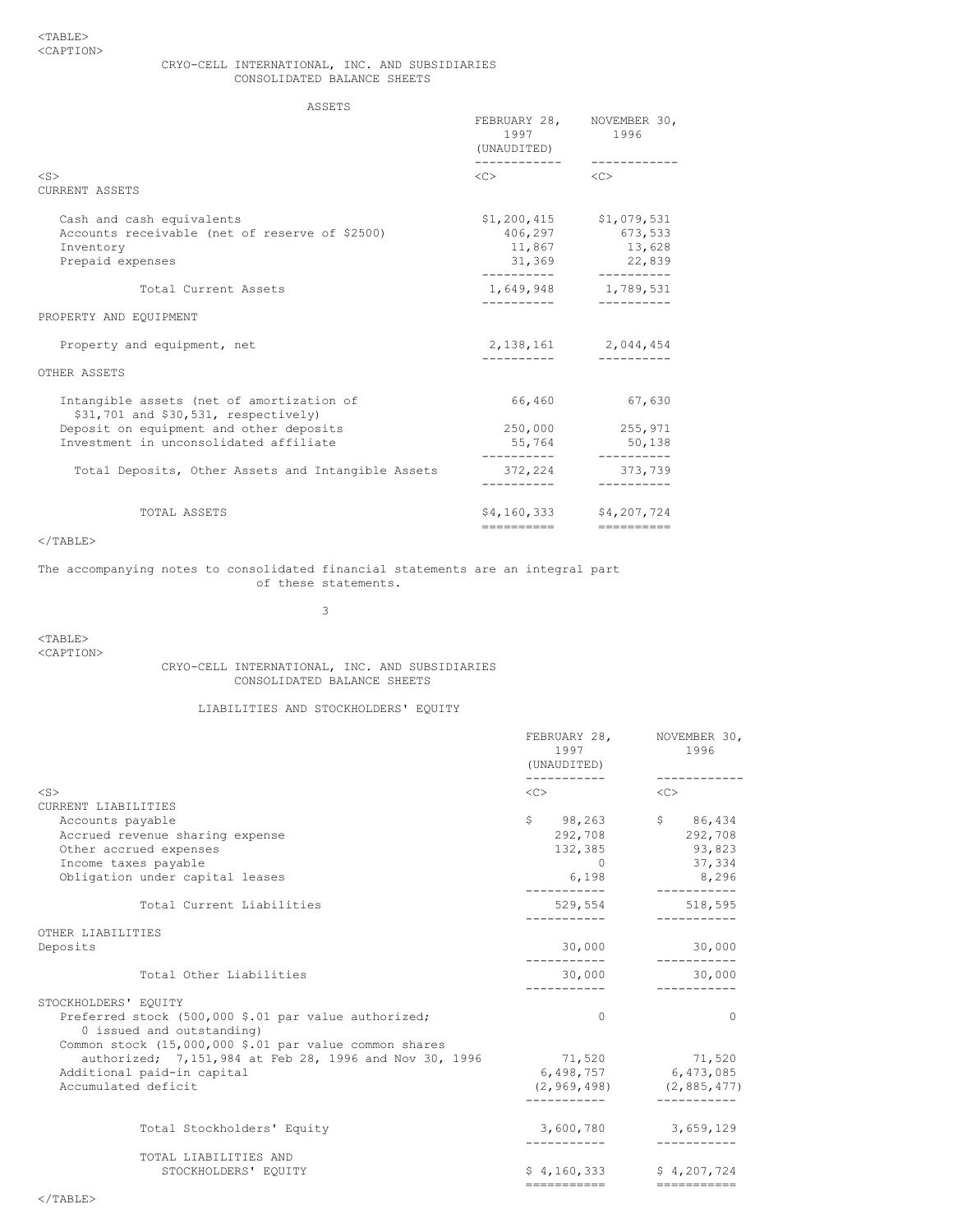4

## <TABLE> <CAPTION>

# CRYO-CELL INTERNATIONAL, INC. AND SUBSIDIARIES

## CONSOLIDATED STATEMENTS OF OPERATIONS

|                                                                            | THREE MONTHS ENDED                                   |                                   |
|----------------------------------------------------------------------------|------------------------------------------------------|-----------------------------------|
|                                                                            |                                                      | FEBRUARY 28, FEBRUARY 29,         |
|                                                                            | 1997                                                 | 1996                              |
|                                                                            |                                                      | (UNAUDITED) (UNAUDITED)           |
| $<$ S $>$                                                                  | ------------<br>$\langle C \rangle$                  | ------------<br>$<<$ C $>$        |
| Revenue                                                                    | \$ 404,800                                           | \$550,025<br>-----------          |
| COSTS AND EXPENSES:                                                        | ------------                                         |                                   |
| Selling, general & administrative expenses                                 | 430,780                                              | 268,011                           |
| Research and development expenses                                          | 29,690                                               | 2,189                             |
| Depreciation and amortization                                              | 13,338<br>-----------                                | 5,220<br>------------             |
| Total Cost and Expenses                                                    | 473,808<br>------------                              | 275,420<br>___________            |
|                                                                            |                                                      |                                   |
| OPERATING PROFIT (LOSS)                                                    |                                                      | $(69,008)$ 274,605<br>----------- |
| OTHER INCOME AND (EXPENSE):                                                |                                                      |                                   |
| Interest income                                                            | 16,931                                               | 0                                 |
|                                                                            | ------------                                         | -----------                       |
| INCOME (LOSS) BEFORE EQUITY IN NET LOSS OF<br>UNCONSOLIDATED AFFILIATE AND |                                                      |                                   |
| PROVISION FOR INCOME TAXES                                                 |                                                      | $(52, 077)$ 274,605               |
| Provision for income taxes                                                 | 11,897                                               | 0                                 |
| Equity in net loss of unconsolidated affiliate                             | 20,048<br>___________                                | $\Omega$                          |
| NET INCOME (LOSS)                                                          | $(5 \t 84, 022)$<br>==========                       | \$ 274,605                        |
|                                                                            |                                                      |                                   |
| Net Income (Loss) Per Share                                                | $(5 \t 0.01)$ \$ 0.04<br>=========================== |                                   |
| Number of Shares Used In Computation                                       |                                                      | 7,279,836 7,639,576               |
|                                                                            | -----------                                          | $=$ = = = = = = = = = = =         |

 $<$ /TABLE>

## The accompanying notes to consolidated financial statements are an integral part of these statements.

5

 $<$ TABLE $>$ <CAPTION>

## CRYO-CELL INTERNATIONAL, INC. AND SUBSIDIARIES CONSOLIDATED STATEMENT OF CASH FLOWS

|                                                      | THREE MONTHS ENDED  |                                                  |
|------------------------------------------------------|---------------------|--------------------------------------------------|
|                                                      | 1997<br>(UNAUDITED) | FEBRUARY 28, FEBRUARY 29,<br>1996<br>(UNAUDITED) |
| $<$ S>                                               | <<                  | <<                                               |
| CASH FLOWS FROM OPERATING ACTIVITIES                 |                     |                                                  |
| Net Income (loss)                                    | \$ (84, 022)        | \$274,605                                        |
| Adjustments to reconcile net income (loss)           |                     |                                                  |
| to cash provided by (used for) operating activities: |                     |                                                  |
| Depreciation and amortization                        | 13,338              | 5,220                                            |
| Equity in loss of unconsolidated affiliate           | 20,048              |                                                  |
| Changes in assets and liabilities:                   |                     |                                                  |
| Accounts receivable                                  | 267,236             | (445, 000)                                       |
| Notes receivable                                     |                     | 501,951                                          |
| Inventory                                            | 1,761               |                                                  |
| Prepaid expenses                                     | (8, 530)            |                                                  |
|                                                      |                     |                                                  |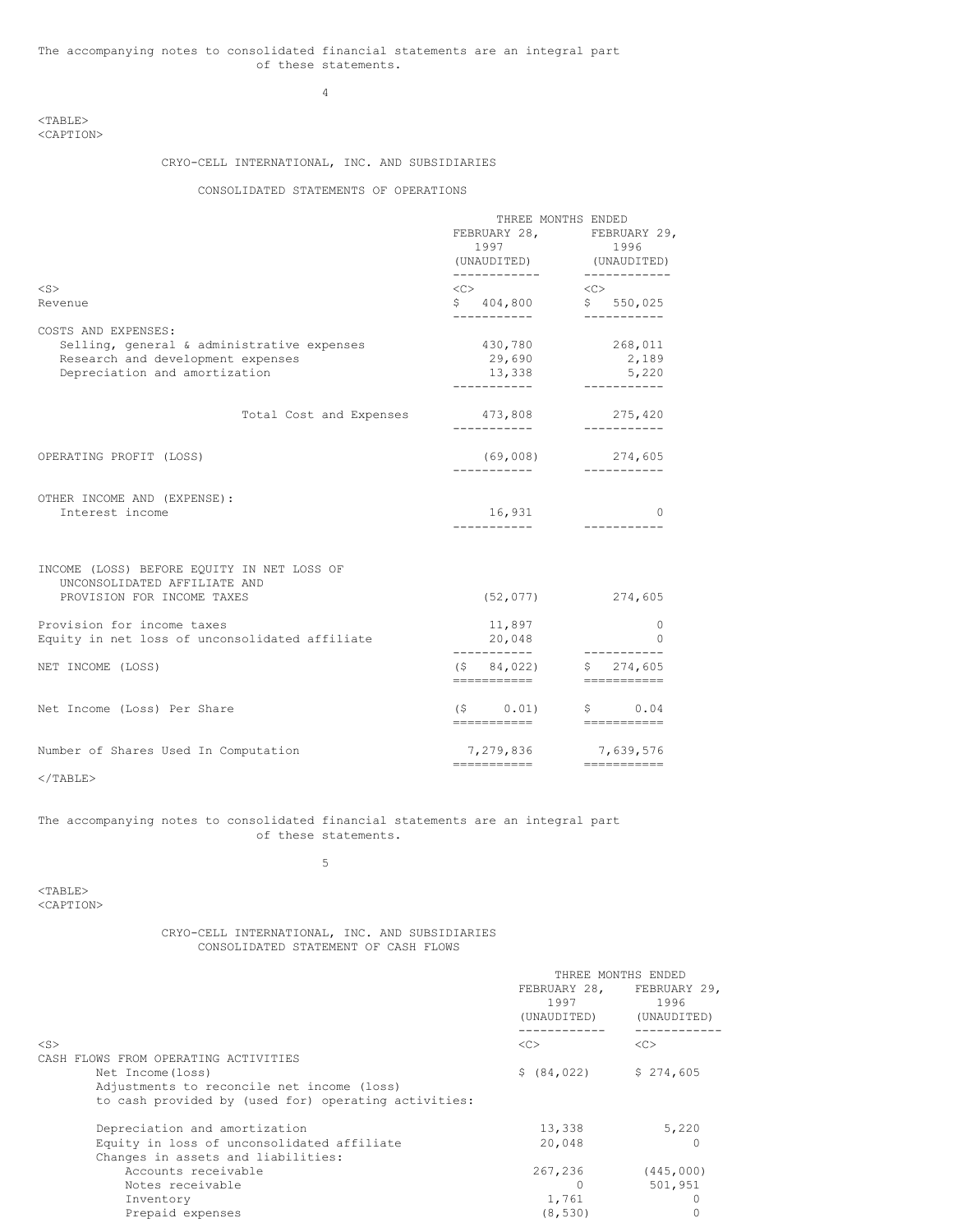| Accounts payable                                     | 11,829       | (64, 525)   |
|------------------------------------------------------|--------------|-------------|
| Accrued expenses                                     | 38,562       | (45, 237)   |
| Income taxes payable                                 | (37, 334)    |             |
| Deposits and other                                   | 5,971        | (24, 627)   |
| NET CASH PROVIDED BY (USED FOR) OPERATING ACTIVITIES | 228,859      | 202,387     |
| CASH FLOWS USED FOR INVESTING ACTIVITIES:            |              |             |
| Purchases of property and equipment-net              | (105, 875)   | (11, 531)   |
| Obligations under Capital Lease                      |              | (3, 945)    |
| NET CASH USED FOR INVESTING ACTIVITIES               | \$(105, 875) | \$(15, 476) |
|                                                      |              |             |
| $\langle$ /TABLE>                                    |              |             |

The accompanying notes to consolidated financial statements are an integral part of these statements.

6

 $<$ TABLE> <CAPTION>

### CRYO-CELL INTERNATIONAL, INC. AND SUBSIDIARIES CONSOLIDATED STATEMENT OF CASH FLOWS

|                                                                                                         | THREE MONTHS ENDED<br>FEBRUARY 28, FEBRUARY 29,<br>1997<br>(UNAUDITED) | 1996<br>(UNAUDITED) |
|---------------------------------------------------------------------------------------------------------|------------------------------------------------------------------------|---------------------|
| $<$ S>                                                                                                  | $<<$ $<$ $>$                                                           | <<                  |
| FLOWS FROM FINANCING ACTIVITIES<br>CASH<br>Repayment of debt<br>Principal payments under capital leases | 0<br>(2,098)                                                           | (190, 000)          |
| NET CASH PROVIDED BY FINANCING ACTIVITIES:                                                              | (2,098)                                                                | (190, 000)          |
| Increase (decrease) in cash and cash equivalents                                                        | 120,886                                                                | (3,089)             |
| Cash and cash equivalents:<br>Beginning of year                                                         | 1,079,531                                                              | 11,536              |
| End of period                                                                                           | \$1,200,417                                                            | \$<br>8,447         |
| SUPPLEMENTAL DISCLOSURE OF CASH FLOW INFORMATION:                                                       |                                                                        |                     |

Cash paid during the year for: Interest  $\zeta$  --  $\zeta$  --  $\zeta$  ------------- ----------- Income taxes  $\begin{array}{cccc} \xi & 49,231 & \xi & - & - \\ - & - & - & - & - - - - - - - \\ \end{array}$ ----------- -----------

 $<$ /TABLE>

SUPPLEMENTAL SCHEDULE OF NON-CASH INVESTING AND FINANCING ACTIVITIES:

The accompanying notes to consolidated financial statements are an integral part of these statements.

7

## CRYO-CELL INTERNATIONAL, INC.

### NOTES TO CONSOLIDATED FINANCIAL STATEMENTS FEBRUARY 28, 1997 (UNAUDITED)

# NOTE 1 - FINANCIAL STATEMENTS

The Consolidated Financial Statements including the Consolidated Balance Sheet as of February 28, 1997, Consolidated Statements of Operations for the three months ended February 28, 1997 and Consolidated Statement of Cash Flows for the three months ended February 28, 1997 have been prepared by the Company, without audit. In the opinion of Management, all adjustments (which include only normal recurring adjustments) necessary to present fairly the financial position, results of operations and changes in cash flows at February 28, 1997 and for all periods presented have been made.

Certain information and footnote disclosures normally included in consolidated financial statements prepared in accordance with generally accepted accounting principles have been condensed or omitted. It is suggested that these condensed financial statements be read in conjunction with the financial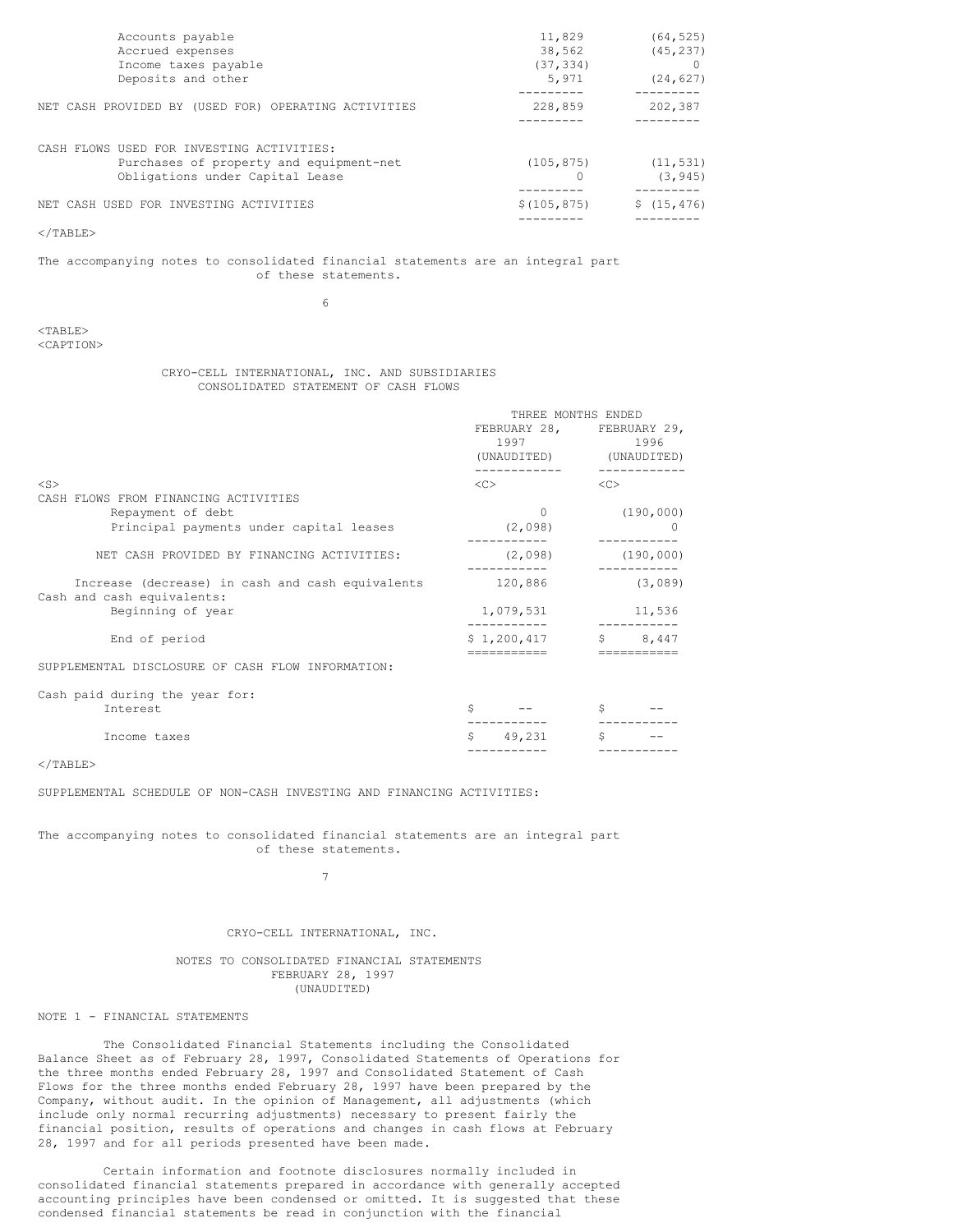statements and notes thereto included in the Company's November 30, 1996 Annual Report on Form 10-KSB.

8

## CRYO-CELL INTERNATIONAL, INC.

#### ITEM 2. MANAGEMENT'S DISCUSSION AND ANALYSIS OR PLAN OF OPERATION.

CRYO-CELL International, Inc., ("the Company"), a Delaware corporation incorporated in 1989, is engaged in cryogenic storage and the design and development of storage devices for use in its cellular storage programs. While the Company's patented cellular storage unit is capable of multi-faceted storage, the Company has targeted the cryopreservation of umbilical cord blood stem cells as its initial entry into the cellular storage market.

A key factor of the Company's business strategy is its Lifespan(SM) Cellular Storage Program. This program establishes a network of Lifespan(SM) Centers through partnerships with hospitals and medical centers. Recently, the Company has succeeded in combining the Lifespan(SM) Cellular Storage Program with its Revenue Sharing Program. The combined programs entitle the partnering hospital or medical center to receive a portion of their Lifespan(SM) Center's annual storage revenue.

The Company gains significant marketing support from each partnered hospital or medical center as they educate their patients on the potential life-saving benefits of umbilical cord blood stem cell storage. Since the hospital or medical center, under the Revenue Sharing Program, has now invested its own funds in the program, the Company believes this combined effort has the potential to accelerate the storage of cellular specimens.

The following discussion and analysis of the financial condition and results of operations of the Company for the quarter February 28, 1997 as compared to the same period of the prior year.

#### GENERAL

During the quarter, the Company continued its program of marketing its Revenue Sharing Agreements. On February 11, 1997, the Company signed an agreement for the sale of two Single Unit Revenue Sharing Agreements for \$2,000,000 to an associate firm of Sachem Corporate Finance, Ltd.

The agreement covers revenue sharing in two units to be located in CRYO-CELL LifespanSM sites in the U.S. A \$400,000 non-refundable deposit was to be paid to CRYO-CELL in the form of 100,000 shares of a NASDAQ small cap stock at a market value slightly in excess of \$400,000 at the time of the transaction. The \$1.6 million cash balance is due in full by May 31, 1997. Upon receipt of the entire \$2,000,000 on a timely basis, CRYO-CELL has granted Sachem the right to purchase an additional three Single Unit Revenue Sharing Agreements for \$3,000,000. These must be outside the U.S. and could include Australia, where CRYO-CELL has recently received a patent for its cellular storage technology.

After the full \$2,000,000 payment has been made, Sachem, which is headquartered in London, England, will be granted a 10% management equity position in CRYO-CELL's planned European operation.

### RESULTS OF OPERATIONS

REVENUES. Revenues for the quarter ended February 28, 1997 were \$404,800 as compared to \$550,025 in quarter ended February 29 of the prior year. The decrease reflects a lower level of Revenue Sharing Agreements which were brought to fruition during the quarter.

SELLING, GENERAL AND ADMINISTRATIVE EXPENSES. Selling, general and administrative expenses during the quarter ended February 28, 1997 were \$430,780 as compared to \$268,011 for the quarter ended February 29 of the prior year. The major reason for the increase was the expanded staffing needs as the Company services new centers coming on stream as well as its own planned storage site. These included a laboratory director, national director of program development, a client services director and several other key administrative personnel.

## LIQUIDITY AND CAPITAL RESOURCES

At February 28, 1997, the Company had cash and cash equivalents of \$1,200,415 as compared to \$8,447 at February 29, 1996. The significant improvement in the Company's liquidity over the prior year primarily reflects increased profits from the sale of Revenue Sharing Agreements during this period.

Subsequent to the balance sheet date, the Company entered into a seven year lease on a new, free-standing headquarters building containing 7,500 square feet. The new facility will include a complete state-of-the-art laboratory for the processing and cryopreservation of multi-faceted cellular specimens, as well as executive offices and training facilities. Construction is expected to be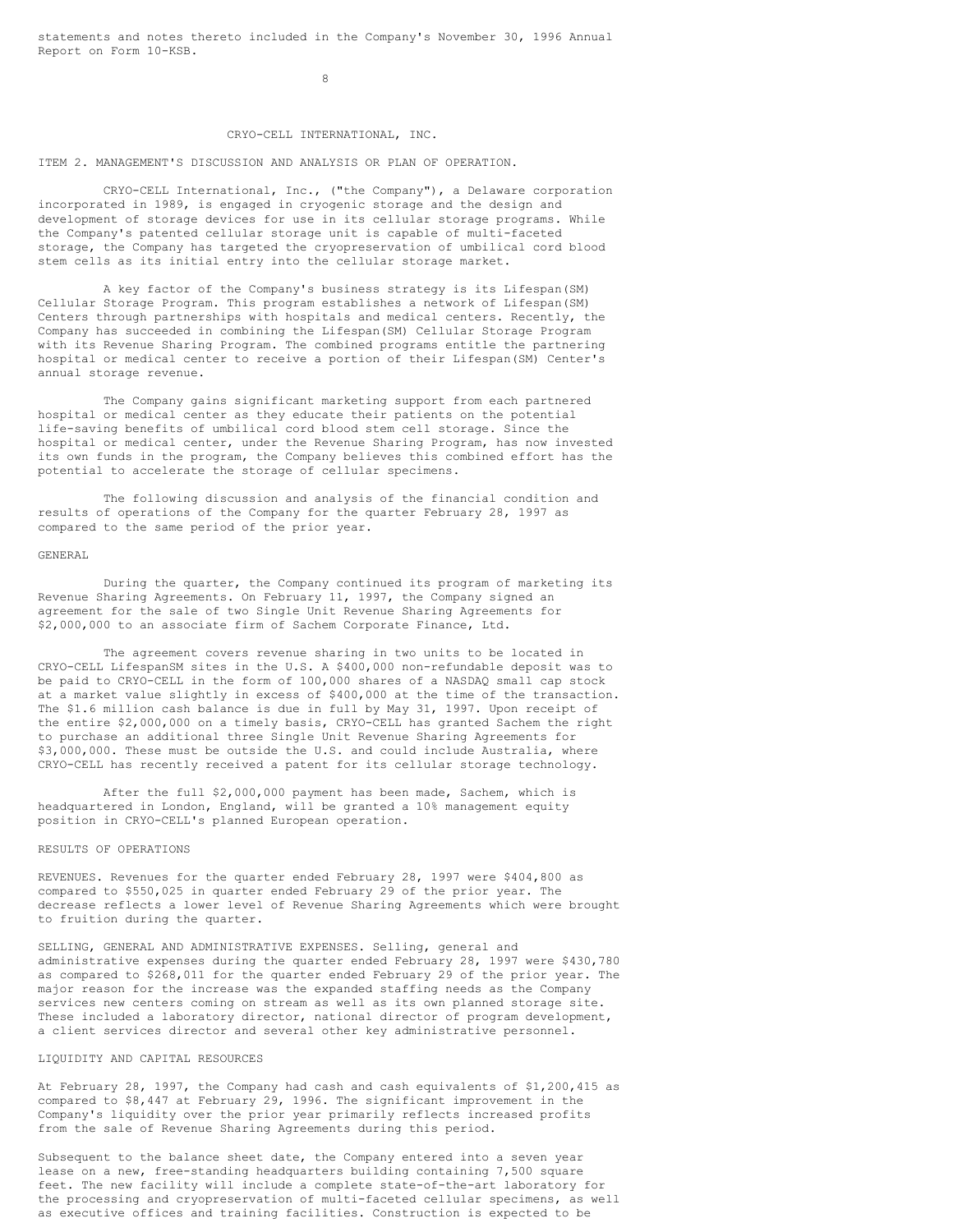9

The Company anticipates that cash reserves plus cash flows from operations in 1997 will be sufficient to fund its growth. Cash flows from operations will depend primarily on the sale of additional revenue sharing agreements. Although negotiations are underway for Revenue Sharing Agreements involving many millions of dollars, there can be no assurance as to how soon any such agreement, if any, will be consummated. Consequently, there can be an uneven pattern in quarterly revenue.

## FORWARD LOOKING STATEMENTS

In addition to historical information, this report contains forward-looking statements within the meanings of Section 27A of the Securities Act of 1933 and Section 21E of the Securities Exchange Act of 1934. The forward-looking statements contained herein are subject to certain risks and uncertainties that could cause actual results to differ materially from those reflected in the forward-looking statements. Factors that might cause such a difference include, but are not limited to, those discussed in the section entitled "Management's Discussion and Analysis or Plan of Operation." Readers are cautioned not to place undue reliance on these forward-looking statements, which reflect management's analysis only as of the date hereof. CRYO-CELL International, Inc. (the "Company") undertakes no obligation to publicly revise these forward-looking statements to reflect events or circumstances that arise after the date hereof. Readers should carefully review the risk factors described in other documents the Company files from time to time with the Securities and Exchange Commission, including the most recent Annual Report on Form 10-K, Quarterly Reports on Form 10-Q to be filed by the Company in 1997 and any Current Reports on Form 8-K filed by the Company.

10

## PART II - OTHER INFORMATION

#### ITEM 1. LEGAL PROCEEDINGS

As of the Company's most recent quarter end, the Company had never been named as a defendant in any lawsuit.

In July, 1996, CRYO-CELL filed a lawsuit in the Superior Court of California claiming that the University of Arizona and other defendants had breached their contract, misappropriated trade secrets and other allegations. The University filed a motion attempting to get the Lawsuit dismissed in California which the Court disallowed. CRYO-CELL believes its suit has merit and the allegations can be proven.

On March 28, 1997, subsequent to the Company's most recent quarter end, and approximately eight months after CRYO-CELL filed its suit, the Company was informed that the University of Arizona has filed a cross claim to the CRYO-CELL lawsuit stating that CRYO-CELL had breached the contract and had intentionally misled the University. CRYO-CELL believes there is no merit to these allegations and that the belated cross claim is part of a strategy by the University to motivate CRYO-CELL to settle the case.

ITEM 6. EXHIBITS AND REPORTS ON FORM 8-K

-------------------

### (a) Exhibits

|      | 3.1 Certificate of Incorporation(1)       |
|------|-------------------------------------------|
| 3.11 | Amendment to Certificate of Incorporation |
|      | $3.2$ By-Laws $(1)$                       |

- 3.21 Board Minutes to Amendment of By-Laws(2) 27 Financial Data Schedule (EDGAR version only)
- (1) Incorporated by reference to the Company's Registration Statement on Form S-1 (No. 33-34360).
- (2) Incorporated by reference to the Company's Annual Report on Form 10-K for the year ended November 30, 1994.
- (b) Reports on Form 8-K filed since the Company's last report are as follows:

Date of Report Items Reported

March 28, 1997 Item 5. OTHER EVENTS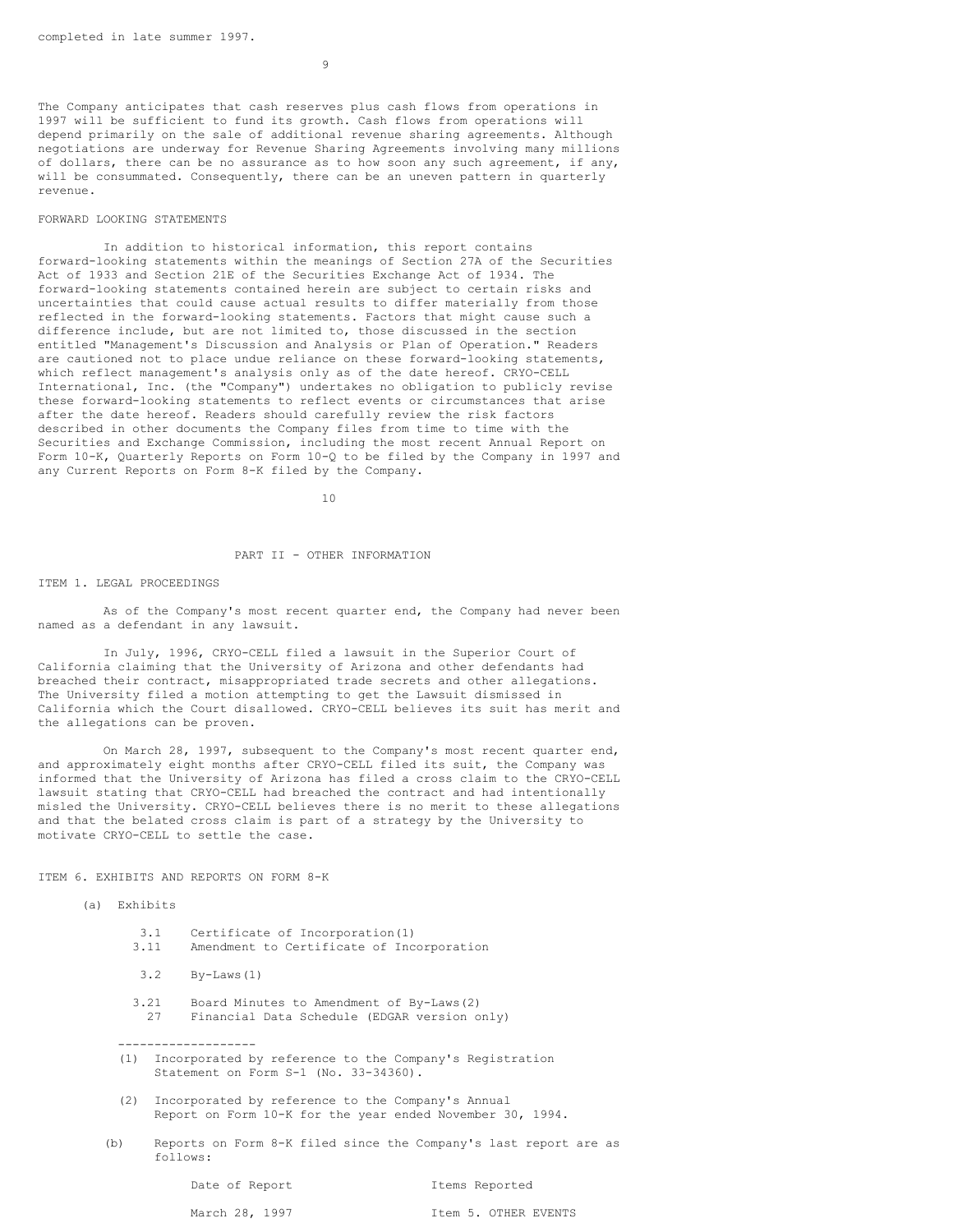#### SIGNATURES

Pursuant to the requirements of the Securities Exchange Act of 1934, the Registrant has duly caused this report to be signed on its behalf by the undersigned thereunto duly authorized.

CRYO-CELL INTERNATIONAL, INC.

/s/ DANIEL D. RICHARD

--------------------------- Daniel D. Richard Chief Executive Officer

/s/ BRIAN K. BURKE --------------------------- Brian K. Burke Chief Financial Officer, Secretary and Treasurer

Date: April 15, 1997

12